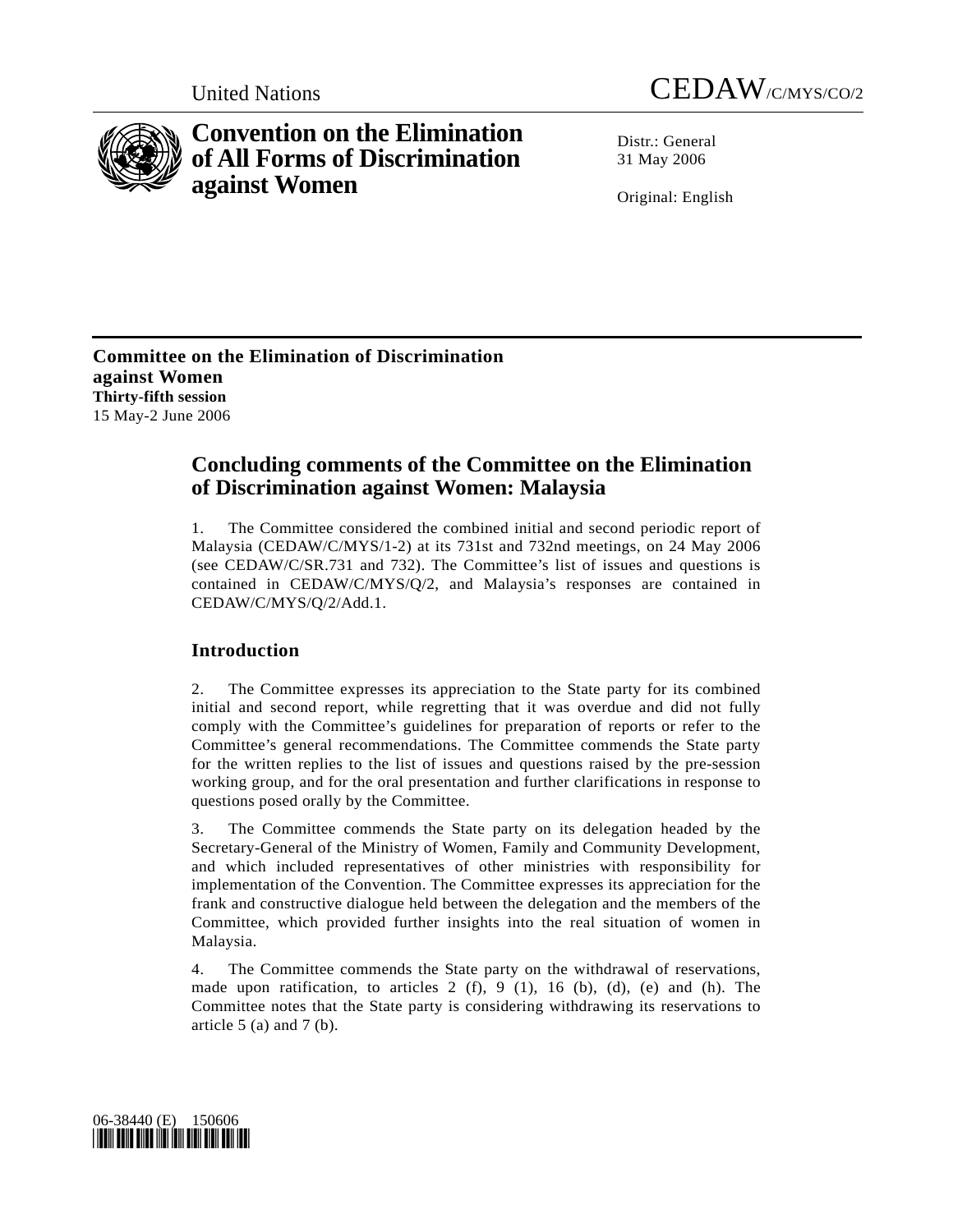#### **Positive aspects**

5. The Committee commends the State party for achievements in the field of women's education. It congratulates the State party on the establishment of a Cabinet Committee on Gender Equality and gender focal points in various ministries; and for its amendments to (i) the Pensions Act to ensure that widows of civil servants do not lose their pensions upon remarriage; (ii) the Land (Group Settlement Areas) Act to allow wives or ex-wives of settlers to become joint owners of the settlement; and (iii) the Penal Code to increase penalties for rape and incest.

6. The Committee also commends the State party for its continued efforts to establish legal reforms on violence against women, including its current initiatives to amend (i) the Domestic Violence Act to broaden the definition of domestic violence and to improve measures to protect victims; and (ii) the Employment Act of 1955, the Industrial Relations Act of 1967 and the Occupational Safety and Health Act of 1994 by adding provisions prohibiting sexual harassment.

### **Principal areas of concern and recommendations**

7. The Committee is concerned that the Convention is not yet part of Malaysian law and thus its provisions are not enforceable in domestic courts. While appreciating that the State party amended Article 8 (2) of the Federal Constitution in 2001 to prohibit discrimination on the basis of gender, the Committee is concerned about the narrow interpretation given to this article by Malaysian courts. The Committee expresses concern that neither the Federal Constitution nor other legislation of the State party contains a definition of discrimination against women, in accordance with article 1 of the Convention, or the principle of equality of men and women, in line with article 2 (a) of the Convention.

8. **The Committee calls on the State party to take immediate measures to ensure that the Convention and its provisions are incorporated into national law and become fully applicable in the domestic legal system. The Committee urges the State party to incorporate in its Constitution and/or other appropriate national legislation, the definition of discrimination, encompassing both direct and indirect discrimination, in line with article 1 of the Convention. The Committee further recommends that the State party enact and implement a comprehensive law reflecting substantive equality of women with men in both public and private spheres of life. It also recommends that the State party include adequate sanctions for acts of discrimination against women and ensure that effective remedies are available to women whose rights have been violated.**

9. While welcoming the State party's assurances that it is reviewing reservations to articles 5 (a) and 7 (b) with a view to removing them, the Committee is concerned that the State party is not ready to similarly review and remove reservations to articles 9 (2), 16 (1) (a), 16 (1) (c), 16 (1) (f), 16 (1) (g) and 16 (2). The Committee is particularly concerned at the State party's position that laws based on Syariah interpretation cannot be reformed.

10. **The Committee urges the State party to review all its remaining reservations with a view to withdrawing them, and especially reservations to article 16, which are contrary to the object and purpose of the Convention.**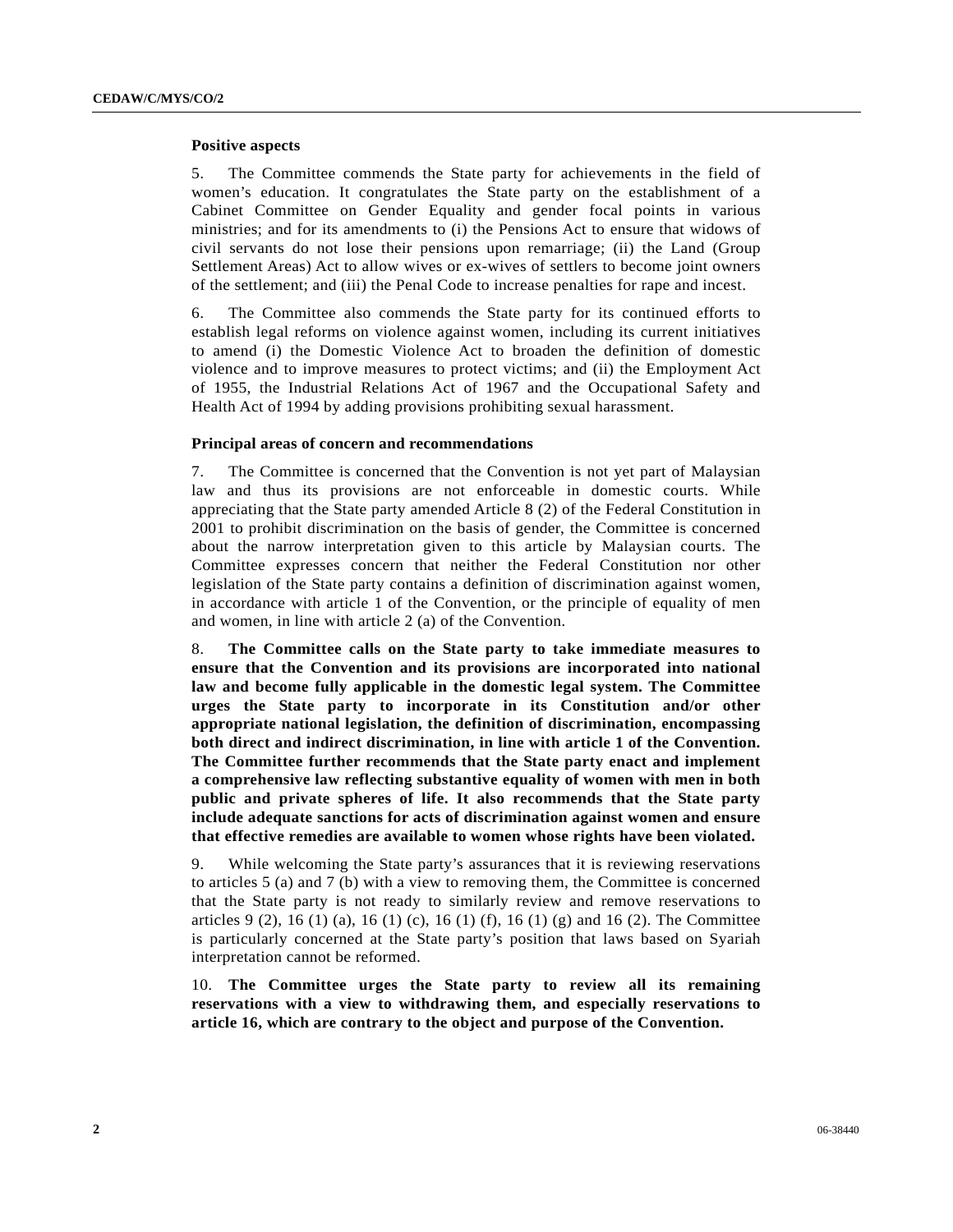11. While welcoming the fact that the Convention has been translated into *Bahasa Melayu*, Chinese and Tamil and disseminated to various women's non-governmental organizations and appreciating the State party's initiative to create a children's handbook on the Convention, the Committee is concerned that the provisions of the Convention are not widely known by judges, lawyers and prosecutors.

12. **The Committee calls on the State party to ensure that the Convention and related domestic legislation are made an integral part of legal education and the training of judicial officers, including judges, lawyers and prosecutors, so as to establish firmly in the country a legal culture supportive of women's equality and non-discrimination.**

13. The Committee is concerned about the existence of the dual legal system of civil law and multiple versions of Syariah law, which results in continuing discrimination against women, particularly in the field of marriage and family relations. The Committee is also concerned about the State party's restrictive interpretation of Syariah law, including in the recent Islamic Family Law (Federal Territories) Amendment Act 2005, which adversely affects the rights of Muslim women. The Committee is further concerned about the lack of clarity in the legal system, particularly as to whether civil or Syariah law applies to the marriages of non-Muslim women whose husbands convert to Islam.

14. **The Committee urges the State party to undertake a process of law reform to remove inconsistencies between civil law and Syariah law, including by ensuring that any conflict of law with regard to women's rights to equality and non-discrimination is resolved in full compliance with the Constitution and the provisions of the Convention and the Committee's general recommendations, particularly general recommendation 21 on equality in marriage and family relations. In this regard, it encourages the State party to obtain information on comparative jurisprudence and legislation, where more progressive interpretations of Islamic law have been codified in legislative reforms. It also encourages the State party to take all necessary steps to increase support for law reform, including through partnerships and collaboration with Islamic jurisprudence research organizations, civil society organizations, women's nongovernmental organizations and community leaders. The Committee further recommends that a strong federal mechanism be put in place to harmonize and ensure consistency of application of Syariah laws across all States.**

15. While noting the work of the Ministry of Education in providing guidelines to writers and publishers of school textbooks to eliminate gender stereotypes from school books, the Committee is concerned about the persistence of patriarchal attitudes and deep-rooted stereotypes regarding the roles and responsibilities of women and men in the family and society. These stereotypes present a significant impediment to the implementation of the Convention and are a root cause of the disadvantaged position of women in a number of areas, including in the labour market and in political and public life.

16. **The Committee calls upon the State party to implement comprehensive measures to bring about change in the widely accepted stereotypical roles of men and women. Such measures should include awareness-raising and educational campaigns addressing women and men, girls and boys, and religious leaders with a view to eliminating stereotypes associated with**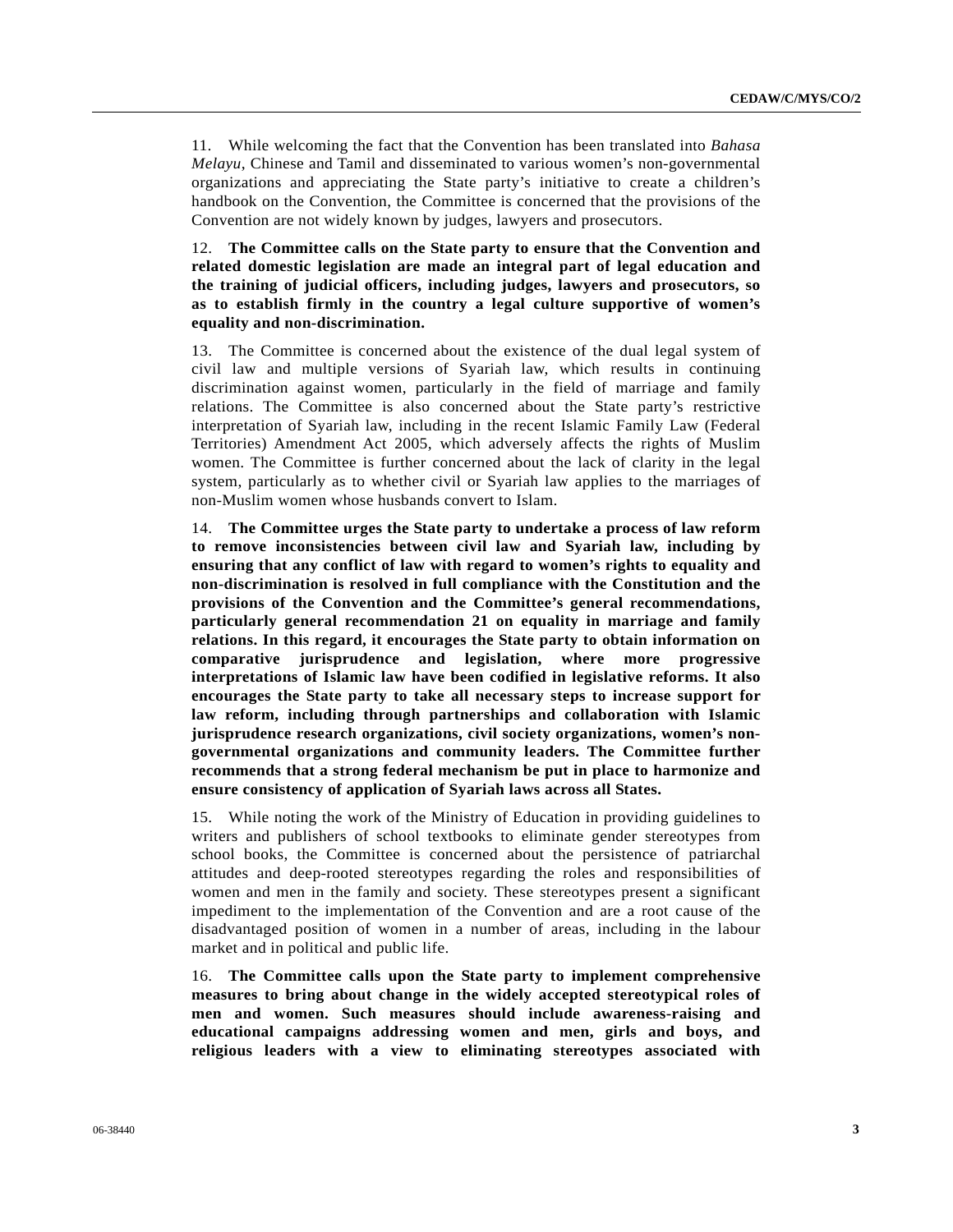## **traditional gender roles in the family and in society, in accordance with articles 2 (f) and 5 (a) of the Convention.**

17. While appreciating the State party's policy of at least 30 per cent women in decision-making levels in the public sector and noting that the Ministry of Women, Family and Community Development is working with the United Nations Development Programme to develop an action plan to implement this policy, the Committee is concerned about the low level of representation of women in public and political life and in decision-making positions, including in the foreign service. The Committee is also concerned about the level of representation of women at decision-making level in private sector organizations.

18. **The Committee encourages the State party to take sustained measures, including temporary special measures in accordance with article 4, paragraph 1, of the Convention and the Committee's general recommendation 25, and to establish concrete goals and timetables so as to accelerate the increase in the representation of women, in elected and appointed bodies in all areas of public life, including at the international level. The Committee invites the State party to also encourage political parties to use quotas. It recommends that the State party conduct training programmes on leadership and negotiation skills for current and future women leaders. It also encourages the State party to take measures that will lead to an increase in the number of women at the decisionmaking level in private sector organizations. It further urges the State party to undertake awareness-raising about the importance of women's participation in decision-making processes at all levels of society.**

19. While appreciating that the Ninth Malaysia Plan (2006-2010) aims to increase women's participation in the labour force, the Committee is concerned at the lack of employment opportunities for women despite the high level of education attained by girls and women. The Committee is further concerned that the preliminary findings of a study conducted to determine factors contributing to the mismatch between women's educational achievements and their opportunities in the labour market indicate that employers have a preference for male employees due to strongly held stereotypes of men as being more independent workers. In this regard, the Committee notes with concern that restrictions on women's employment, as well as protective employment legislation, policies and benefits for women, perpetuate traditional stereotypes regarding women's roles and responsibilities in public life and in the family.

20. **The Committee urges the State party to intensify its efforts towards accelerating the achievement of de facto equal opportunities for women with men in the area of employment through, inter alia, the use of temporary special measures in accordance with article 4, paragraph 1, of the Convention, and general recommendation 25. The Committee recommends that monitoring measures be introduced to ensure effective implementation of efforts to promote change concerning the stereotypical expectations of women's roles and the equal sharing of domestic and family responsibilities between women and men, including by making the flexible work arrangements envisaged in the Ninth Malaysia Plan equally available to women and men.**

21. While noting the various initiatives taken by the State party to address violence against women, the Committee is concerned about the reluctance of the State party to criminalize marital rape. In particular, the Committee is concerned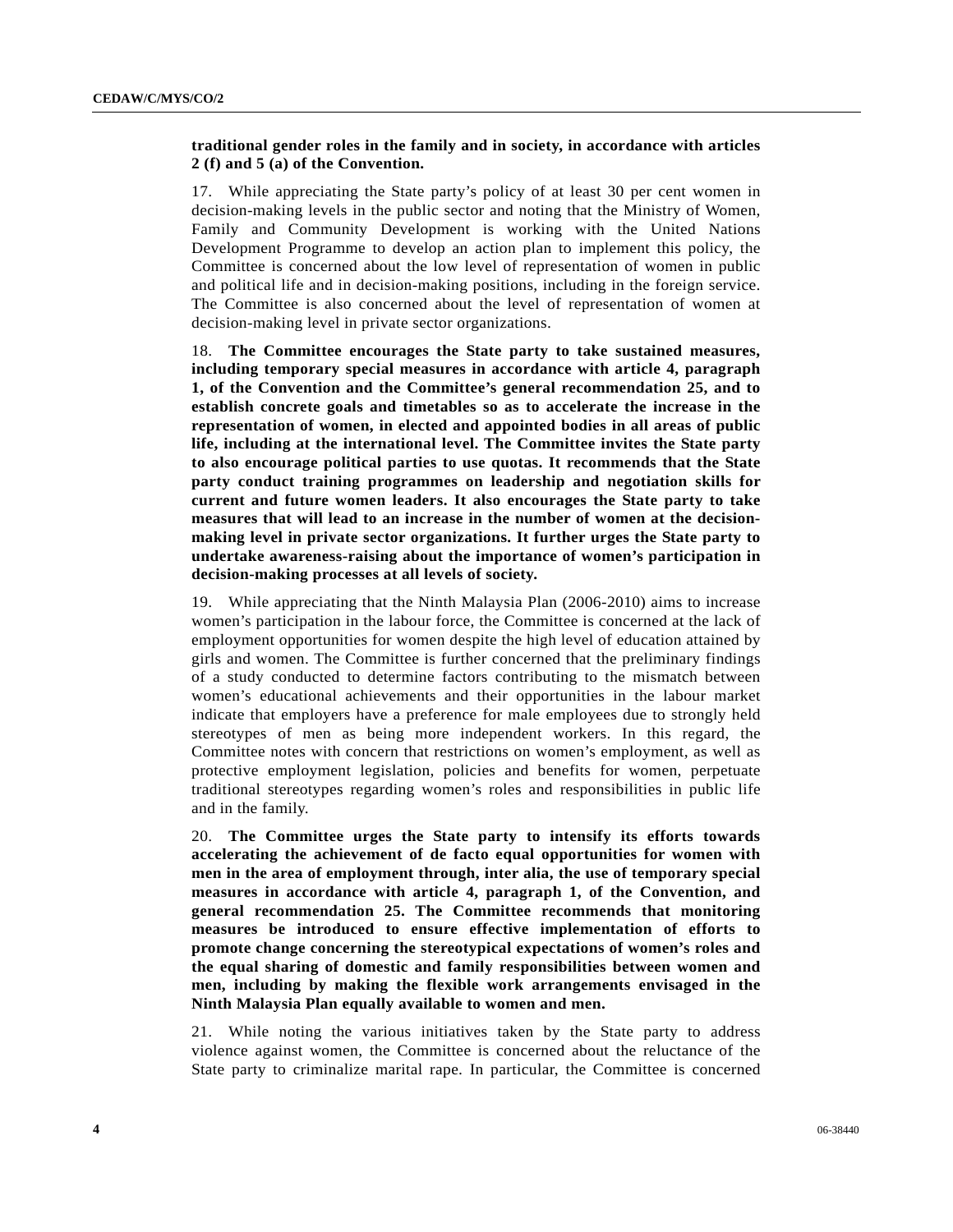that the proposal before Parliament on this issue is narrowly tailored to criminalize sexual assault based on use of force and death threats by the husband, rather than marital rape based on lack of consent of the wife.

### 22. **The Committee requests the State party to enact legislation criminalizing marital rape, defining such rape on the basis of lack of consent of the wife.**

23. The Committee is concerned that the State party has not enacted legislation on trafficking and has not established a comprehensive plan to prevent and eliminate trafficking in women and to protect victims. It is further concerned that women and girls who have been trafficked may be punished for violation of immigration laws and are thus revictimized. In addition, the Committee is concerned about the lack of systematic data collection on this phenomenon.

24. **The Committee urges the State party to consider ratifying the Protocol to Prevent, Suppress and Punish Trafficking in Persons, especially Women and Children Supplementary to the United Nations Convention against Transnational Organized Crime and to intensify its efforts to combat all forms of trafficking in women and girls, including by enacting specific and comprehensive legislation on the phenomenon. The Committee further calls upon the State party to increase its efforts at international, regional and bilateral cooperation with countries of origin and transit so as to address more effectively the causes of trafficking, and improve prevention of trafficking through information exchange. The Committee urges the State party to collect and analyse data from the police and international sources, prosecute and punish traffickers, and ensure the protection of the human rights of trafficked women and girls. The Committee urges the State party to ensure that trafficked women and girls are not punished for violations of immigration laws and have adequate support to be in a position to provide testimony against their traffickers.**

25. While noting the memorandum of understanding between the State party and the Government of Indonesia that regulates the rights of Indonesian migrant workers in Malaysia and the establishment of a Cabinet Committee on Foreign Workers, the Committee is concerned about the lack of legislation and policies on the rights of migrant workers, particularly migrant domestic workers who are mostly women, including employment rights and rights to seek redress in cases of abuse.

26. **The Committee urges the State party to enact comprehensive laws and establish procedures to safeguard the rights of migrant workers, including migrant domestic workers. The Committee calls upon the State party to provide migrant workers viable avenues of redress against abuse by employers and permit them to stay in the country while seeking redress. The Committee further urges the State party to make migrant workers aware of such rights.**

27. The Committee is concerned that the State party has not enacted any laws or regulations concerning the status of asylum-seekers and refugees. In particular, the Committee is concerned that asylum-seekers and refugees, including women, are prosecuted for immigration-related offences and may be indefinitely detained at immigration detention centres or deported.

28. **The Committee recommends that the State party adopt laws and regulations relating to the status of asylum-seekers and refugees in Malaysia, in line with international standards, in order to ensure protection for asylum-**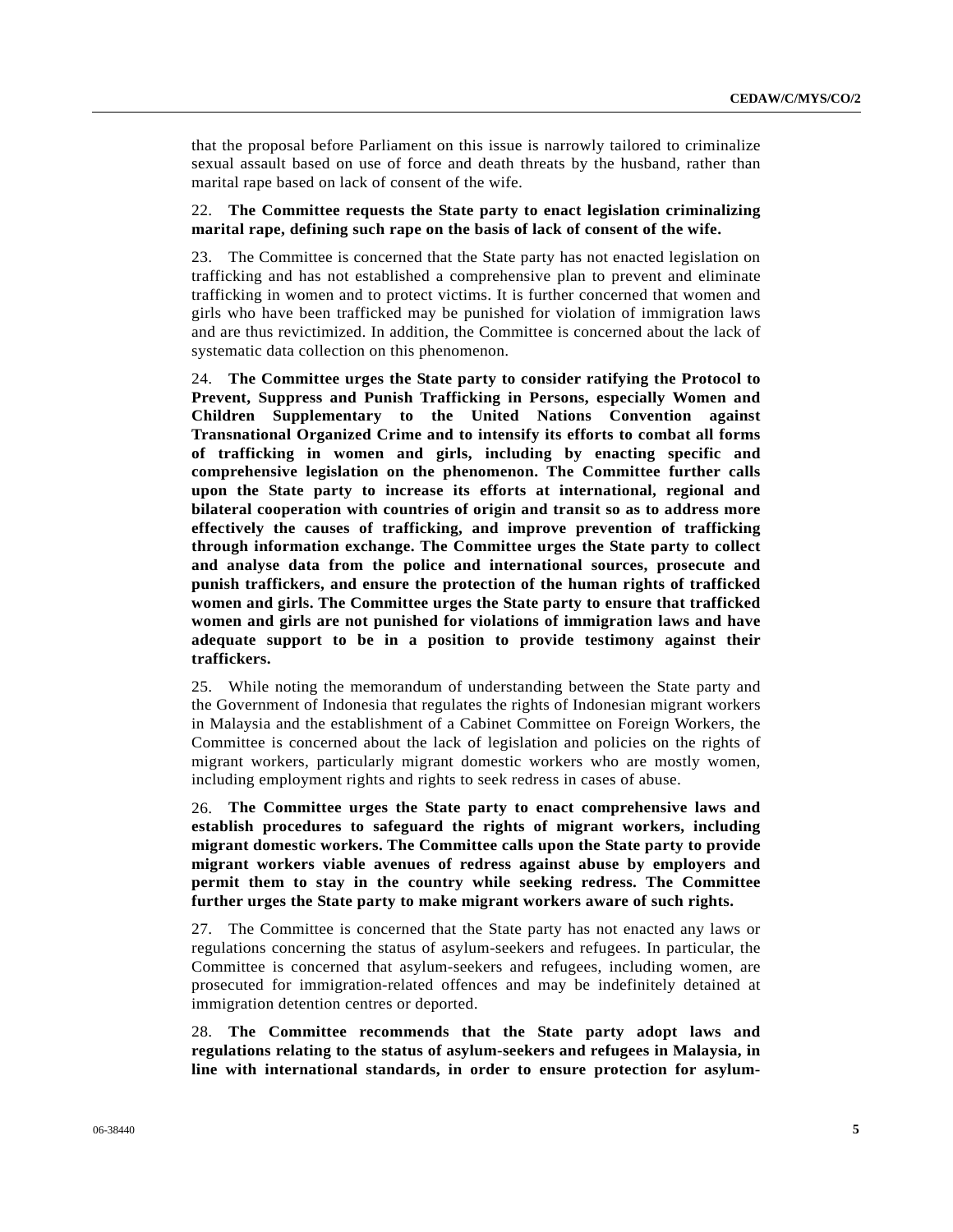**seekers and refugee women and their children. The Committee further recommends that the State party fully integrate a gender-sensitive approach throughout the process of granting asylum/refugee status, in close cooperation with appropriate international agencies in the field of refugee protection, in particular the Office of the High Commissioner for Refugees.**

29. The Committee is concerned that the report did not provide information about the position of women from various ethnic groups in all areas covered by the Convention. In addition, the Committee regrets that the information provided on rural women was out of date and did not present a current picture of the situation of rural women.

30. **The Committee urges the State party to include in its next report, data disaggregated by sex and ethnicity in all areas covered by the Convention and current sex-disaggregated data and information on the de facto position of rural women in all sectors.**

31. **The Committee encourages the State party to ratify the Optional Protocol to the Convention on the Elimination of All Forms of Discrimination against Women and to accept, as soon as possible, the amendment to article 20, paragraph 1, of the Convention concerning the meeting time of the Committee.**

32. **The Committee requests the State party to ensure the wide participation of all ministries and public bodies in, and to continue to consult with nongovernmental organizations during, the preparation of its next report. It encourages the State party to involve Parliament in a discussion of the report before its submission to the Committee.**

33. **The Committee urges the State party to utilize fully in its implementation of the obligations under the Convention, the Beijing Declaration and Platform for Action which reinforce the provisions of the Convention, and requests the State party to include information thereon in its next periodic report.**

34. **The Committee also emphasizes that a full and effective implementation of the Convention is indispensable for achieving the Millennium Development Goals. It calls for the integration of a gender perspective and the explicit reflection of the provisions of the Convention in all efforts aimed at the achievement of the Millennium Development Goals and requests the State party to include information thereon in its next periodic report.**

35. **The Committee notes that States' adherence to the seven major international human rights instruments**[1](#page-5-0) **enhances the enjoyment by women of their human rights and fundamental freedoms in all aspects of life. Therefore, the Committee encourages the Government of Malaysia to consider ratifying the treaties to which it is not yet a party, namely, the International Covenant on Economic, Social and Cultural Rights, the International Covenant on Civil and Political Rights, the International Convention on the Elimination of All Forms** 

<span id="page-5-0"></span>**\_\_\_\_\_\_\_\_\_\_\_\_\_\_\_\_\_\_** 

<sup>1</sup> The International Covenant on Economic, Social and Cultural Rights, the International Covenant on Civil and Political Rights, the International Convention on the Elimination of All Forms of Racial Discrimination, the Convention on the Elimination of All Forms of Discrimination against Women, the Convention against Torture and Other Cruel, Inhuman or Degrading Treatment or Punishment, the Convention on the Rights of the Child and the International Convention on the Protection of the Rights of All Migrant Workers and Members of Their Families.